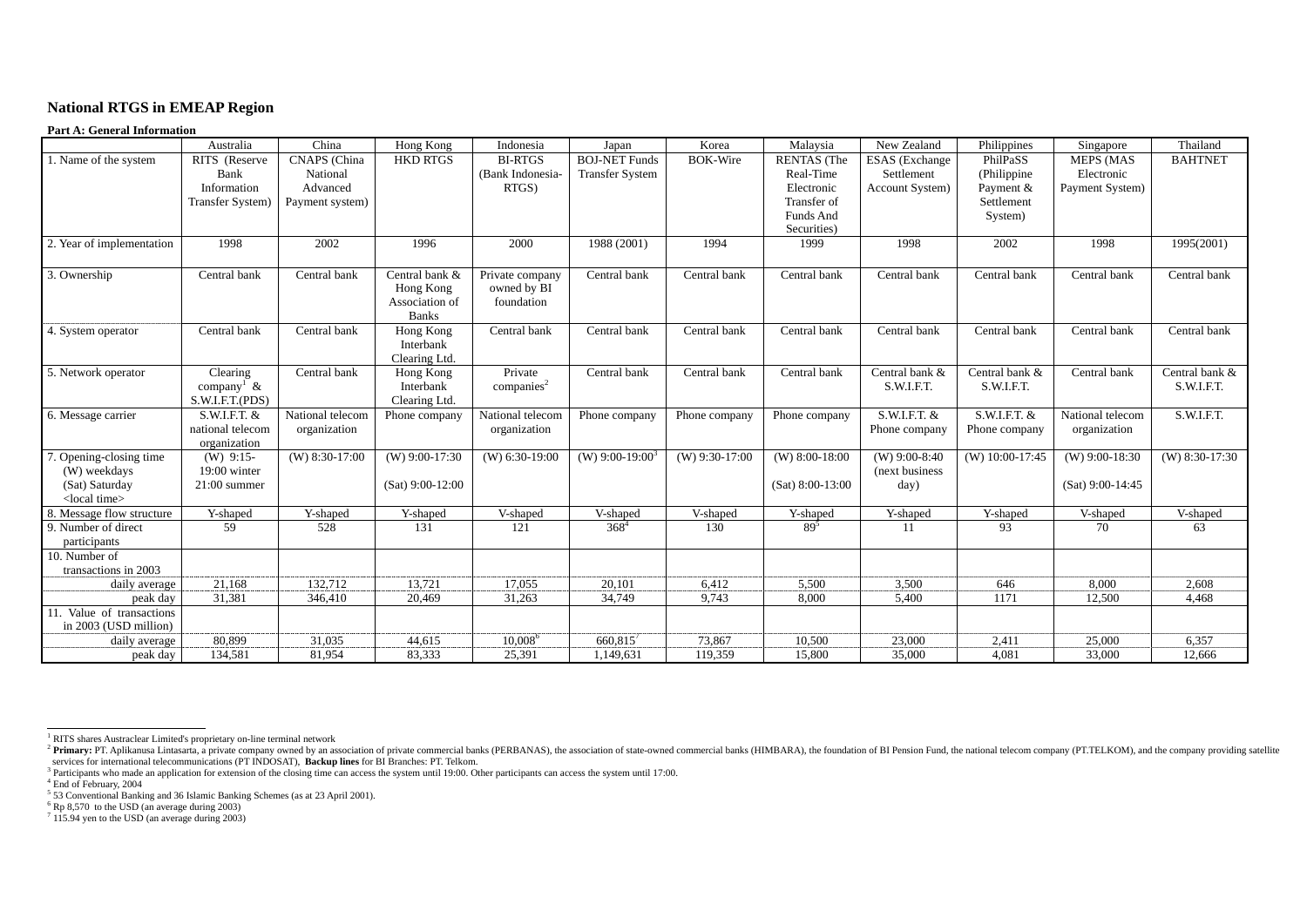<span id="page-1-3"></span><span id="page-1-2"></span><span id="page-1-1"></span><span id="page-1-0"></span>

|  |  | <b>Part B: Intraday Liquidity Support and Management</b> |
|--|--|----------------------------------------------------------|
|  |  |                                                          |

|                                                                                   | Australia                 | China          | Hong Kong      | Indonesia              | Japan                     | Korea                                   | Malaysia               | New Zealand               | Philippines               | Singapore                 | Thailand                  |
|-----------------------------------------------------------------------------------|---------------------------|----------------|----------------|------------------------|---------------------------|-----------------------------------------|------------------------|---------------------------|---------------------------|---------------------------|---------------------------|
| Intraday liquidity<br>facility                                                    |                           |                |                |                        |                           |                                         |                        |                           |                           |                           |                           |
| On what basis                                                                     | Intraday repos            | <b>NA</b>      | Intraday repos | Intraday<br>overdrafts | Intraday<br>overdrafts    | Intraday<br>overdrafts                  | Intraday<br>overdrafts | Intraday repos            | Intraday repos            | Intraday repos            | Intraday repos            |
| Quantitative limit                                                                | No                        | <b>NA</b>      | N <sub>o</sub> | Yes                    | N <sub>o</sub>            | Yes                                     | No                     | No                        | No                        | Yes                       | No                        |
| Charges for intraday<br>use                                                       | N <sub>o</sub>            | <b>NA</b>      | No             | $\mathrm{No}^1$        | No                        | <b>No</b>                               | No                     | No                        | Yes                       | No                        | No                        |
| Collateralized or not<br>(in case of intraday)<br>overdrafts)                     | <b>NA</b>                 | <b>NA</b>      | Yes            | Yes                    | Yes                       | Yes                                     | Yes                    | <b>NA</b>                 | Yes                       | <b>NA</b>                 | <b>NA</b>                 |
| 2. Availability of standing<br>$o/n$ facilities at any<br>time during the day.    | N <sub>o</sub>            | N <sub>o</sub> | Yes            | N <sub>o</sub>         | Yes                       | No                                      | N <sub>o</sub>         | Yes                       | Yes                       | Yes                       | No <sup>2</sup>           |
| 3. Throughput guidelines                                                          | <b>No</b>                 | N <sub>o</sub> | Yes            | No                     | No                        | No                                      | Yes                    | No                        | No                        | Yes <sup>3</sup>          | Yes                       |
| 4. Is pricing used as an<br>incentive for efficient<br>processing of<br>payments? | N <sub>o</sub>            | N <sub>o</sub> | N <sub>o</sub> | $\mathrm{No}^4$        | No                        | Other (lower<br>charges before<br>16:00 | N <sub>o</sub>         | No                        | No                        | N <sub>o</sub>            | Yes                       |
| 5. How does the central<br>bank monitor<br>liquidity?                             | Macro & Micro<br>approach | Micro approach | Macro approach | Macro approach         | Macro & Micro<br>approach | Micro approach                          | Macro approach         | Macro & Micro<br>approach | Macro & Micro<br>approach | Macro & Micro<br>approach | Macro & Micro<br>approach |
| 6. Does the system allow<br>future-dated messages<br>to be input?                 | Yes                       | N <sub>o</sub> | Yes            | Yes                    | No                        | No                                      | Yes                    | N <sub>o</sub>            | Yes                       | Yes                       | Yes                       |

<sup>&</sup>lt;sup>1</sup> Intraday charges to be imposed soon

<sup>&</sup>lt;sup>2</sup> Intraday repos which cannot be returned to central banks by end of RTGS day will be treated as overnight repos and penalty charges applied.

<sup>&</sup>lt;sup>3</sup> Banks have to follow a Graduated Payment Schedule. During weekdays, the schedule requires banks to make at least 30% of value X (the average daily payment for the past two weeks) by 10:30. 60% of value X should be paid payments have to be made by 12:30.

<sup>&</sup>lt;sup>4</sup> The system allows the setting of different charges for different time periods.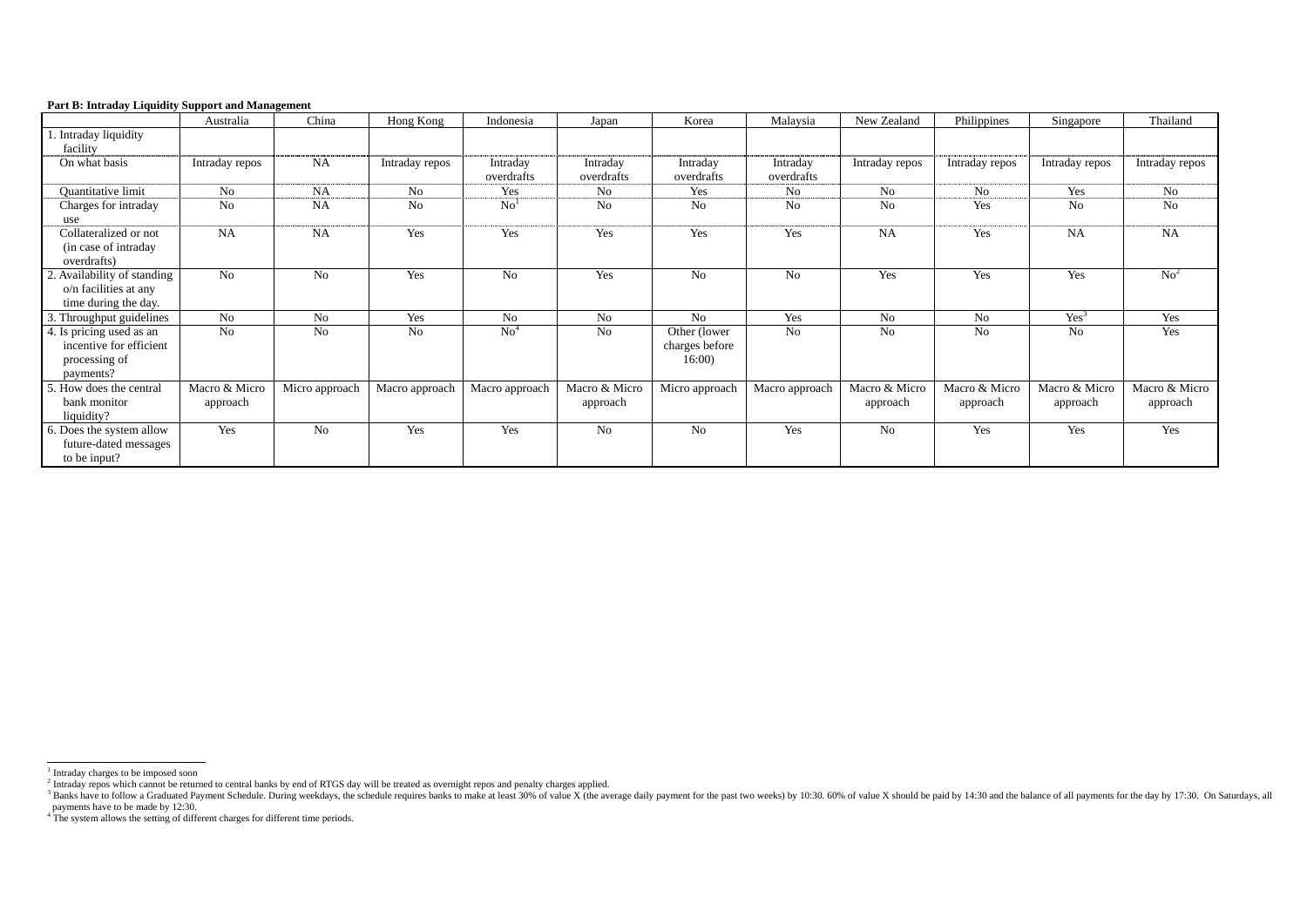#### <span id="page-2-10"></span><span id="page-2-9"></span><span id="page-2-8"></span><span id="page-2-7"></span><span id="page-2-6"></span><span id="page-2-5"></span><span id="page-2-4"></span><span id="page-2-3"></span><span id="page-2-2"></span><span id="page-2-1"></span><span id="page-2-0"></span>**Part C: Centrally Located Queuing Arrangement**

|                                                             | Australia                               | China                                                     | Hong Kong                              | Indonesia                                           | Japan                                                                     | Korea                                  | Malaysia                                                  | New Zealand                                      | Philippines                            | Singapore                                                                     | Thailand                               |
|-------------------------------------------------------------|-----------------------------------------|-----------------------------------------------------------|----------------------------------------|-----------------------------------------------------|---------------------------------------------------------------------------|----------------------------------------|-----------------------------------------------------------|--------------------------------------------------|----------------------------------------|-------------------------------------------------------------------------------|----------------------------------------|
| Standard rule for<br>queuing                                | Next-down<br>looping                    | <b>FIFO</b>                                               | <b>FIFO</b>                            | <b>FIFO</b>                                         | BOJ does not employ<br>queuing system for<br>settlement.<br>(Under study) | <b>Bypass FIFO</b>                     | <b>FIFO</b>                                               | Next-down<br>looping                             | <b>FIFO</b>                            | <b>FIFO</b>                                                                   | <b>Bypass FIFO</b>                     |
| 2. Priority                                                 | Chosen by sending<br>banks              | Chosen by sending<br>banks & Prioritized<br>automatically | None                                   | Automatically <sup>1</sup>                          | ditto                                                                     | None                                   | Chosen by sending<br>banks & Prioritized<br>automatically | Chosen by sending<br>banks                       | Chosen by sending<br>automatically     | Chosen by sending<br>banks & Prioritized banks & Prioritized<br>automatically | Chosen by sending<br>banks             |
| Reordering by<br>participants                               | Yes                                     | Yes                                                       | Yes                                    | Yes<br>(for Interbank only)                         | ditto                                                                     | N <sub>0</sub>                         | Yes                                                       | Yes                                              | Yes                                    | Yes                                                                           | Yes                                    |
| 4. Reordering by the<br>system operator                     | No                                      | N <sub>o</sub>                                            | N <sub>o</sub>                         | Yes <sup>2</sup>                                    | ditto                                                                     | N <sub>o</sub>                         | Yes<br>(only for priority)<br>queue)                      | N <sub>o</sub>                                   | N <sub>o</sub>                         | N <sub>o</sub>                                                                | Yes<br>(On request)                    |
| 5. Optimization routine                                     | Other<br>(Auto-Offset)<br>$facility)^3$ | None                                                      | None                                   | <b>FAFO</b>                                         | ditto                                                                     | <b>FAFO</b>                            | <b>FAFO</b>                                               | Other (Auto-Offset<br>facility, freeze<br>frame) | None                                   | None                                                                          | Other<br>(Multilateral offset)         |
| 6. Real-time information<br>on queued incoming<br>transfers | Other <sup>4</sup>                      | N <sub>o</sub>                                            | Other <sup>5</sup>                     | On request                                          | ditto                                                                     | Released<br>automatically              | On request                                                | Released                                         | On request                             | On request                                                                    | On request                             |
| . Transparency of queued<br>incoming transfers              | Details of each<br>individual transfer  | <b>NA</b>                                                 | Details of each<br>individual transfer | Details of each<br>individual transfer <sup>6</sup> | ditto                                                                     | Details of each<br>individual transfer | Details of each<br>individual transfer                    | Details of each<br>individual transfer           | Details of each<br>individual transfer | Details of each<br>individual transfer<br>(partial)                           | Details of each<br>individual transfer |
| 8. Revocability of queued<br>transfers                      |                                         |                                                           |                                        |                                                     |                                                                           |                                        |                                                           |                                                  |                                        |                                                                               |                                        |
| by participants                                             | Yes                                     | Yes                                                       | Yes                                    | $Yes^8$                                             | ditto                                                                     | Yes                                    | Yes                                                       | Yes                                              | Yes                                    | Yes                                                                           | Yes <sup>9</sup>                       |
| by the system operator                                      | $End-of-day10$                          | End-of-day                                                | End-of-day                             | During the day <sup>11</sup>                        | ditto                                                                     | End-of-day                             | End-of-day                                                | End-of-day                                       | End-of-day                             | End-of-day                                                                    | End-of-day                             |

<sup>&</sup>lt;sup>3</sup> Under the Auto-Offset facility, the system will automatically search the System Queue for offsetting payments from the receiving bank. If payments between the banks can be offset and settled simultaneously without any <sup>4</sup> Members can view the status of their own transactions in real time on the RTGS queue using their RITS terminal. Throughout the "normal" operating day, members can also view incoming payments that have "active" status. members can view all incoming payments regardless of status.

<sup>&</sup>lt;sup>5</sup> Member banks can view all queued incoming transfers during the last half hour of system operation (i.e. 17:00 p.m. to 17:30 p.m.).

<sup>&</sup>lt;sup>6</sup> It depends on the parameter setting that can be set either for aggregate information or for detail information.

 $7$  Before 17:00.

<sup>&</sup>lt;sup>8</sup> Only for inter-bank transactions and if the parameter in the operator's computer is set to allow a bank to revoke queued inter-bank transactions.

 $9$  Bilateral cancellation with the consent of the receiving bank is considered.

 $10$  Should a participant be suspended, or have its membership terminated, under system rules, queued payments will be removed from the system queue.

<sup>&</sup>lt;sup>11</sup> As long as the parameter setting for allowing the operator to revoke queued transactions, especially bank transactions relating to non-banks' accounts maintained at BI (prioritized transactions), is activated.

<sup>1</sup> Prioritized automatically by the system according to type of transaction.

<sup>&</sup>lt;sup>2</sup> Especially for bank transactions relating to non-banks' accounts maintained at BI (prioritized transaction).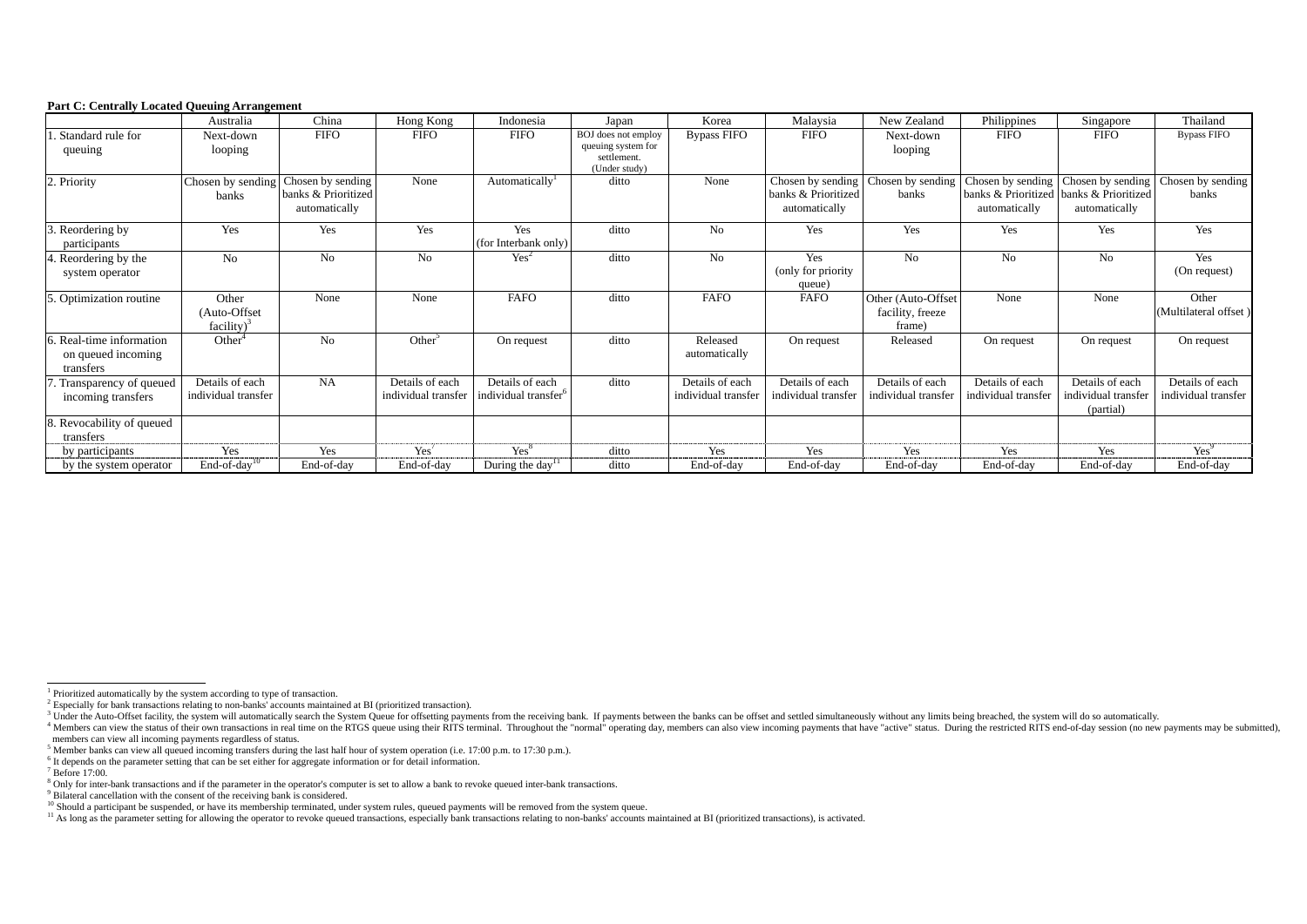### <span id="page-3-3"></span><span id="page-3-2"></span><span id="page-3-1"></span><span id="page-3-0"></span>**Part D: Technical Aspects**

|                                                           | Australia                                                 | China                                               | Hong Kong                     | Indonesia                               | Japan                                                                    | Korea                                                              | Malaysia                                                              | New Zealand                                          | Philippines                                          | Singapore                                                                                            | Thailand                                        |
|-----------------------------------------------------------|-----------------------------------------------------------|-----------------------------------------------------|-------------------------------|-----------------------------------------|--------------------------------------------------------------------------|--------------------------------------------------------------------|-----------------------------------------------------------------------|------------------------------------------------------|------------------------------------------------------|------------------------------------------------------------------------------------------------------|-------------------------------------------------|
| . Connection<br>between the<br>system and<br>participants | Dedicated<br>terminal &<br>S.W.I.F.T. FIN $&$<br>FIN-Copy | Dedicated<br>terminal & CPU<br>to CPU<br>connection | Dedicated<br>terminal         | CPU to CPU<br>connection<br>(host-link) | Dedicated<br>terminal & CPU<br>to CPU<br>connection<br>$(host-link)^{1}$ | Dedicated<br>terminal                                              | Dedicated<br>terminal $\&$<br>CPU to CPU<br>connection<br>(host-link) | Dedicated<br>terminal &<br><b>SWIFT FIN-</b><br>Copy | Dedicated<br>terminal &<br><b>SWIFT FIN-</b><br>Copy | CPU to CPU<br>connection (host-<br>link)                                                             | S.W.I.F.T. & Web                                |
| 2. Message<br>format                                      | S.W.I.F.T.                                                | Proprietary<br>message format                       | Proprietary<br>message format | Proprietary<br>message format           | Proprietary<br>message format<br>and $S.W.I.F.T.2$                       | Proprietary<br>message format                                      | Proprietary<br>message format                                         | S.W.I.F.T.                                           | S.W.I.F.T.                                           | S.W.I.F.T.                                                                                           | S.W.I.F.T. and<br>web <sup>3</sup>              |
| 3. Application<br>layer                                   | TCP/IP,<br>S.W.I.F.T.                                     | TCP/UDP/SNA                                         | SNA (3270)                    | Proprietary                             | SNA (4700)                                                               | Proprietary                                                        | TCP/IP                                                                | TCP/IP,<br>S.W.I.F.T.                                | TCP/IP,<br>S.W.I.F.T.                                | Other (MERVA)                                                                                        | TCP/IP,<br>S.W.I.F.T.                           |
| 4. Presentation<br>and session<br>layers                  | TCP/IP,<br>S.W.I.F.T.                                     | TCP/UDP/SNA                                         | SNA (LU0)                     | Message oriented<br>proprietary         | SNA (LU0)                                                                | Proprietary                                                        | TCP/IP                                                                | TCP/IP,<br>S.W.I.F.T.                                | TCP/IP,<br>S.W.I.F.T                                 | $SNA(APPC)$ &<br>Message oriented<br>middleware<br>(MERVA)                                           | TCP/IP,<br>S.W.I.F.T.                           |
| 5. Transmission<br>layer                                  | TCP including<br>UDP, S.W.I.F.T.                          | IP/LU6.2                                            | SNA (LU0)                     | SNA(LU6.2)                              | SNA (LU0)                                                                | Other (User<br>Program,<br>Terminal I/O<br>Program)<br>&LU0, LU6.2 | TCP including<br><b>UDP</b>                                           | TCP including<br>UDP, S.W.I.F.T.                     | TCP including<br>UDP, S.W.I.F.T.                     | <b>SNA</b> (LU 6.2)                                                                                  | TCP including<br>UDP, S.W.I.F.T.                |
| 6. Network layer                                          | IP, S.W.I.F.T.                                            | IP, SNA                                             | SNA (PU2)                     | <b>SNA</b>                              | X.25                                                                     | $\overline{X.25}$                                                  | $\overline{IP}$                                                       | IP, S.W.I.F.T.                                       | S.W.I.F.T., IP                                       | SNA (PUT2.1)                                                                                         | $\overline{IP}$                                 |
| 7. Data-link layer                                        | Synchronous data<br>link & LAN                            | FR, SDLC                                            | <b>SDLC</b>                   | <b>SDLC</b>                             | <b>SDLC</b>                                                              | <b>HDLC</b>                                                        | <b>LAN</b><br>(internal users),<br><b>WAN</b><br>(external users)     | $\overline{LAN}$ (internal)<br>WAN (external)        | LAN (internal)<br>WAN (external)                     | <b>SDLC</b>                                                                                          | SDLC & Frame<br>Relay                           |
| 8. Physical layer                                         | Leased line &<br>ISDN dial-up                             | Leased line                                         | Leased line                   | Leased line                             | Leased line &<br>public network<br>(DDX-Packet)                          | Leased line,<br><b>PSTN</b>                                        | Leased line,<br>In-house line (10-<br>BaseT)                          | Leased line                                          | Leased line & Public<br>Network                      | Leased line & public<br>network<br>(telephone <dial-<br><math>up</math><math>&gt;</math>)</dial-<br> | Leased line &<br>public network<br>(S.W.I.F.T.) |
| 9. Back up system<br>at primary site                      | Hot standby                                               | Hot standby                                         | Hot standby                   | Hot standby                             | Hot standby                                                              | Hot standby                                                        | None                                                                  | Warm standby                                         | Hot standby                                          | None                                                                                                 | Hot standby                                     |
| 10. Back up<br>system at back<br>up site                  | Hot standby                                               | <b>NA</b>                                           | Hot standby                   | Hot standby                             | Hot standby                                                              | Hot standby                                                        | Hot standby                                                           | Warm standby                                         | Hot standby                                          | Hot standby                                                                                          | Warm standby                                    |
| 11. Switch over<br>time <sup>4</sup><br>on-site/remote    | 15 min./40 min.                                           | <b>NA</b>                                           | NA/30 min.                    | Instantly/ 1hour                        | Instantly /<br>2 hours                                                   | 20-30min./<br>2 hours                                              | 15 min./ 1 hours                                                      | 15 min./60 min.                                      | 20-30 min.                                           | NA/30 min.                                                                                           | 15-30 min./NA                                   |
| 12. Average<br>online<br>availability<br>(2003)           | 99.9%                                                     | 100%                                                | 100%                          | 99.94%                                  | 100%                                                                     | 100%                                                               | 99.9%                                                                 | 99.9%                                                | 100%                                                 | 100%                                                                                                 | 99.977%                                         |

New computer interface for BOJ-NET will be available at the end of September 2004. Key features are (a) changing communication protocol from X.25 to TCP/IP and (b) providing real-time interactive transaction processing (CO

 $2^2$  SWIFT format has been available since January, 2004

 $3$  For interbank transfer, MT202; for customer transfer MT103 and MT202

<sup>&</sup>lt;sup>4</sup> Switch over time from active to back-up system for on-site and remote back-up site, respectively